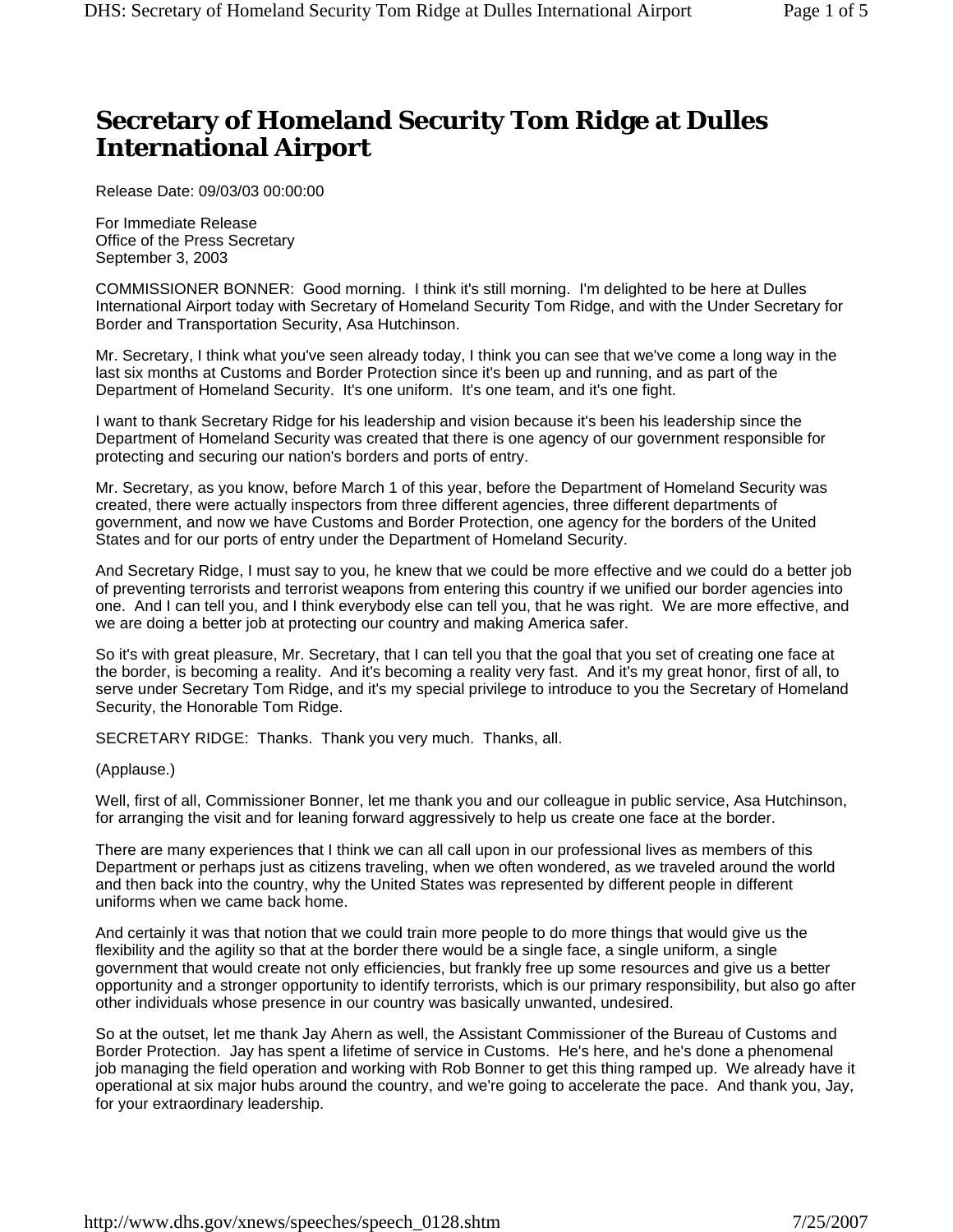Mike Perron, our Port Director here, has been here for quite some time. We appreciate the good work you've done. As you know, back on March 1st when we still had the legacy Customs and legacy INS and legacy Animal and Plant Health Inspection Service, at that time, the decision was made by Secretary Hutchinson and Rob Bonner and myself that instead of having these men and women report up three separate chains of command, that we would consolidate the command structure so they would report into a port director.

That was the first step in creating a single face at the border, and we appreciate the good work you've done with Jay in order to accomplish that task.

Ed Bolton, thank you for escorting us, and thank you for your great work. Retired Navy – been with the Department of Homeland Security. Because I'm proud of your legacy, I'm going to tell them you've been with us since '87, even though the Department has only been operational since May.

And Tillie Kukulka, fabulous lady. Been with the Department since '76, am I right? And it's just great to be able to report to the American public in hopefully a comforting way that we have some very, very talented people, not only at this airport but airports around the country and throughout the Department of Homeland Security, who have been with us for a long time and who appreciate the opportunity to enhance the skills that they have so they can do their job better.

And their primary mission clearly is to protect this country from terrorist and terrorist weapons, but they also know they inherited other responsibilities, and as we continue to train and cross-train them, they'll just get better at doing their job. And I appreciate the openness and willingness of the workforce to take on those challenges.

I thank again the Commissioner for his very kind and very generous introduction, and remind everyone that I had a chance to take a first-hand look at the one face at the border. It's one of the many ways the Department of Homeland Security continues to reorganize to better mobilize. To make sure that all available resources that the President and Congress has given to us are used to provide the highest level of protection for our citizens. That's the reasoning behind our decision to unify the border inspection process, not just at airports, but at seaports and at land crossings.

I mentioned the experience at an international terminal, but if you had occasion to cross the border with Canada and Mexico, you would find that while in some areas they were cross-trained and did each other's and worked with each other, on other occasions, somebody would be there in one uniform to inspect the person. Another individual would be there in another uniform to inspect the back seat or the contents of the trunk. And if there were plant or food involved, there would be a third person to examine those contents.

So, again, unifying the face at all our borders is one of the highest priorities of this new department. And we're now taking the best inspection resources available to us. That's talent that we inherited, and additional training, and unifying all of that into one customs and border protection officer, an officer cross-trained to address three highly important inspection needs.

Traditionally the border inspection process required travelers entering the country to visit three separate inspection stations: Customs, INS, and USDA. The disadvantage with this system was that at each stage in the process, the inspector was trained for only one specific area. Basically, the other two areas, the other two concerns, were somebody else's responsibility. Now the inspector understands that all those concerns are his and her responsibility to address.

We believe one of the advantages is that it will accelerate border processing for legitimate travelers and better focus resources on travelers who require more inspection attention. Again, at the heart of the process of primary and secondary inspection is the information we gather from the National Targeting Center of Customs and Border Patrol and other agencies, so that these men and women equipped with that information can do a better job of identifying those who would do us harm.

And again, now that we've got people in the process of being cross-trained, frankly, we will just have more people empowered and be in a position to do that job either in the primary or a secondary area.

And since we know that al Qaida is interested in entering our ports, this officer, these officers, now trained in all three areas of inspection and armed with the best intelligence we have, improves our ability to spot and to stop terrorists quickly. It improves our flexibility. If we are to secure our nation successfully, we must be as adroit and as flexible as the enemy.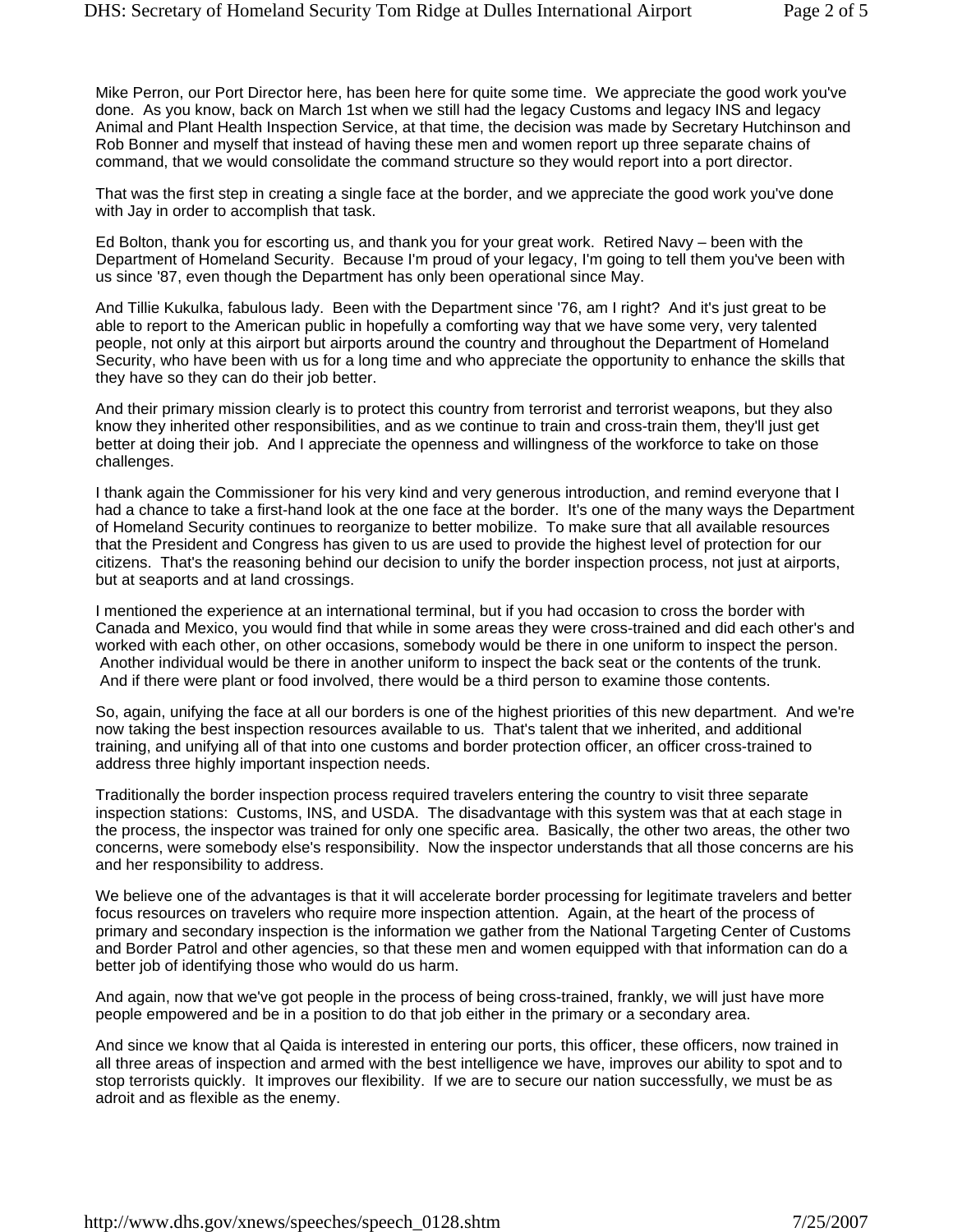And so gone are three separate faces of government at the border, and many of the inefficiencies that occurred under the old system. Now it's one face, one uniform, one government. A single officer trained for primary inspection as well as how to determine who needs to go through the secondary inspection process.

We've already recruited our first group of Customs and Border Protection officers who will be trained in this new process throughout this fall. It is a very rigorous, three-month period of training in order to get the skill sets and the background to accomplish the mission. For the Department, this is another significant step toward our efforts to retool where it makes sense, and to create efficiencies and unity around a single mission.

So, again, I want to thank the Under Secretary for Border and Transportation Security, Asa Hutchinson, for his work, and in support of the good work that Rob Bonner has done, and all the very talented and highly motivated employees, the men and women of the Department of Homeland Security, who continue to do a great job.

And I said early on, we've all -- everybody on our team agrees. We start with the talent, and the highly motivated and committed group of men and women that we inherited in this agency, and our job is to better equip them and train them and exercise them to take advantage of that talent and motivation. And Secretary Hutchinson and Commissioner Bonner have really done an extraordinary job in promoting this initiative and then accelerating its implementation across the country.

So I thank them both. And they would be happy to respond to any questions you might have.

#### (Laughter.)

SECRETARY RIDGE: That's probably not going to work.

QUESTION: How long is it going to take to cross-train all of the legacy INS and former Customs agents and APHIS too, to do each other's jobs?

SECRETARY RIDGE: Well, it's a great question. I'm going to defer to Commissioner Bonner. But first of all, we are moving prospectively. Every new entering class will be cross-trained. We have done some of that cross-training for legacy INS and Customs folks, and that's also a part of our plan. But I'll ask Commissioner Bonner to respond specifically to your question. All right.

COMMISSIONER BONNER: I think it's important to know that we've already begun the cross-training of the various inspectional workforce. We've begun the cross-training for unified primary inspection. We've begun the cross-training for consolidated anti-terrorism secondary or enforcement group, and we're moving forward as quickly as possible.

As the Secretary said, the new inspectors that will be coming on board will be Customs and Border Protection, CBP officers. And so all the new people that will be graduating through the Federal Law Enforcement Training Center in Glenco will be fully multi-functional, cross-trained officers that are coming onto duty.

The overall, though, I mean to do all of the cross-training -- and it is a very significant undertaking. I mean, this will take place over certainly a year or perhaps even more before we have fully cross-trained all of the 18,000 inspectional officers that were formerly U.S. Customs inspectors or Immigration inspectors or Agriculture inspectors.

#### Yes?

QUESTION: Of that training, you referred to it as cross-training. But how much of that is actually new? Or is any of that new techniques, new things that have kind of come in post-9/11?

COMMISSIONER BONNER: Well, first of all, part of it is new, because the priority mission of Customs and Border Protection is part of the Department of Homeland Security is homeland security, and that means our mission is preventing terrorists terrorist weapons from entering our country. That's the priority mission.

And so, yeah, there's a lot of cross-training that's going on right now for all of the inspectional workforce for that priority homeland security mission. So that is new, and that's new for the training that we're rolling out.

A lot of it, though, is learning the traditional inspectional missions of the former Agriculture, former Immigration, former Customs, and making sure that there is as full as cross-pollination as possible so that every CBP inspector, every frontline inspector, all 18,000 of them at all of our ports, 300-plus ports of entries around the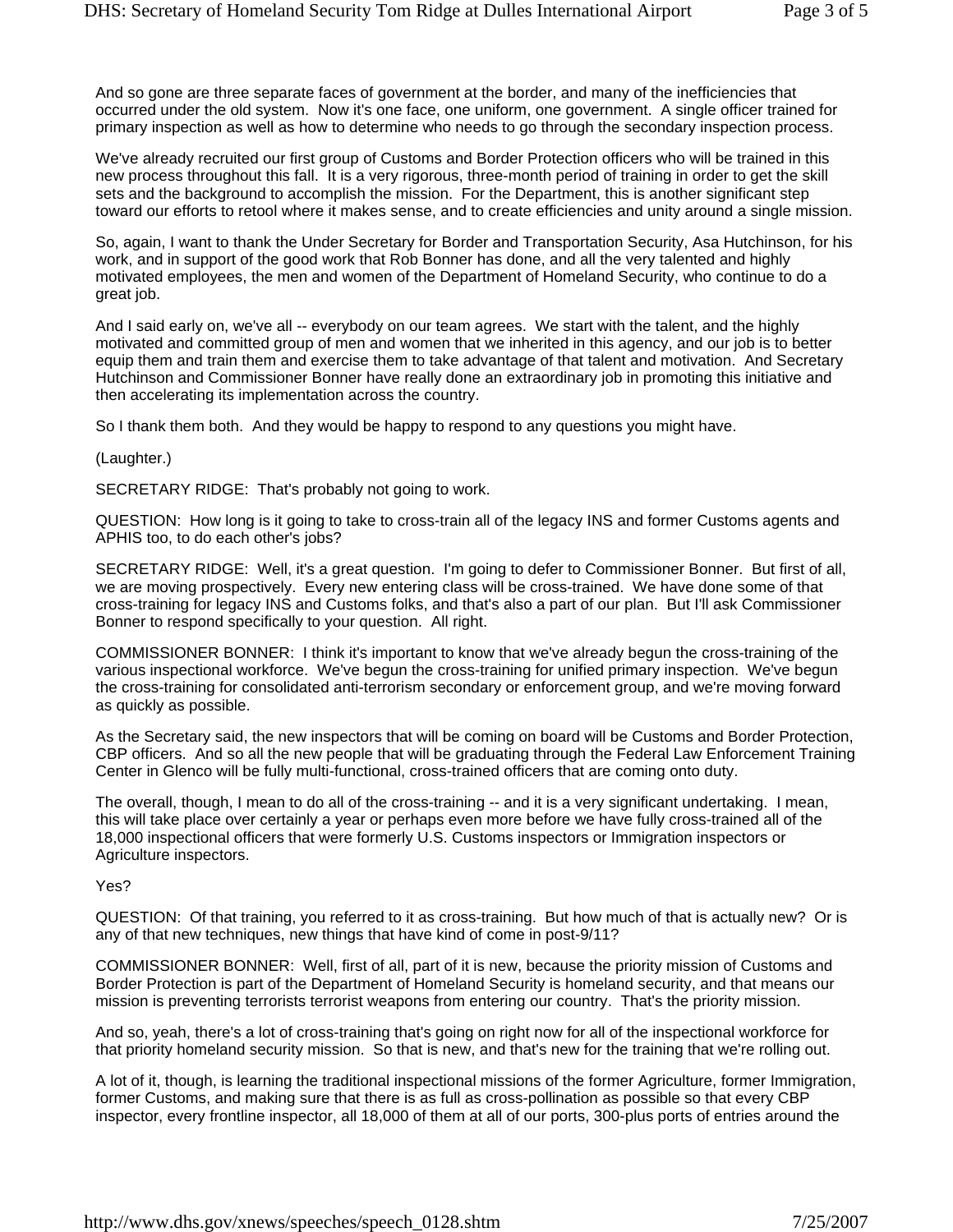country, are fully conversant and fully capable of doing both the primary, and frankly, most of the secondary inspectional functions for all of these inspection missions.

SECRETARY RIDGE: If I might add, I mean, again, I think you apply that notion to what Under Secretary Hutchinson has done working with Mike Garcia at the Bureau of Immigration and Customs Enforcement.

Yesterday we announced that we were going to bring the Federal air marshals from the TSA into the enforcement side, into vice. And the long-term goal, as Commissioner Bonner very appropriately pointed out, we're not going to get this done in a week or a month. I may take a year or two to cross-train.

But again, we have very able men and women who are trained to help us deal with aviation security. We also have men and women in the department who had been previously trained to that end but also have other skill sets. But in order to improve the career path for our Federal air marshals, but also to give us a surge capability if we needed even more air marshals, we blend the two, cross-train them.

So whether it's Customs and Border Patrol, either here or the vice agents, in time, most of these men and women will be trained to performed different kinds of tasks, and depending on the information or intelligence we have, if there is a need to deploy quickly to respond to a threat, more people, we'll be in a position to do that.

So again, it's a mindset that as we take a look at our responsibility to protecting America, we start with talented and motivated people who want to be better equipped to do their job and are willing to take on additional skills in case there is a need to deploy them to help to protect their country, their community and their families. And they've been very receptive to it, which America must be and I'm sure is grateful. We'll just be a stronger country because of it.

## Yes?

QUESTION: Secretary Ridge, I have been transferred to Freeport, Bahamas as the assistant border director. What is your vision of the role of the overseas offices in the Bureau of Customs and Border Protection?

SECRETARY RIDGE: The role of the overseas office? Well, you should know that Under Secretary Hutchinson and I, working with Commissioner Bonner, but also with other units within the Department of Homeland Security, will be looking to use those offices to coordinate our international reach as we try to push our perimeters out around the world.

We all agree that whether it's America's land border or sea border or airport border, that should be the last line of defense, not the first line of defense. So ultimately, the mission that Secretary Hutchinson has undertaken as he's reorganizing border and transportation security and then integrating it with other units within our agency, is to make sure that we coordinate where appropriate the activity of our different units.

Because at the end of the day, we believe that the freedom-loving people around the world, an economy that's interdependent, that it is in everybody's best interest, not just in America, that the skies are free of terrorists and the commercial aviation are safe, that port security and commercial shipping is safe, because in an interdependent world, the economic consequences are shared beyond any single nation.

And the pain of death of citizens, as with the attack on September 11th, 3,000 people lost their lives from 80 countries, terrorism confronts not just America, but the entire world. And one of the primary missions will be not only to coordinate our activity, but work with those countries to see that we have safer skies and seas.

#### Yes?

QUESTION: A slightly different topic. It's a week before the second anniversary of September 11th. Are you receiving intelligence now that you have any reason to increase the terror alert or have a heightened level of even yellow, where we are now, looking ahead before the anniversary?

SECRETARY RIDGE: As you know, we review threat information on a daily basis. And in fact, the agencies involved in that process actually meet by videoconference twice a day. So there is a daily threat assessment that accompanies all of our work.

And as of today, based on the assessment, there is no intention, based on what we know today, we're not going to raise the threat level.